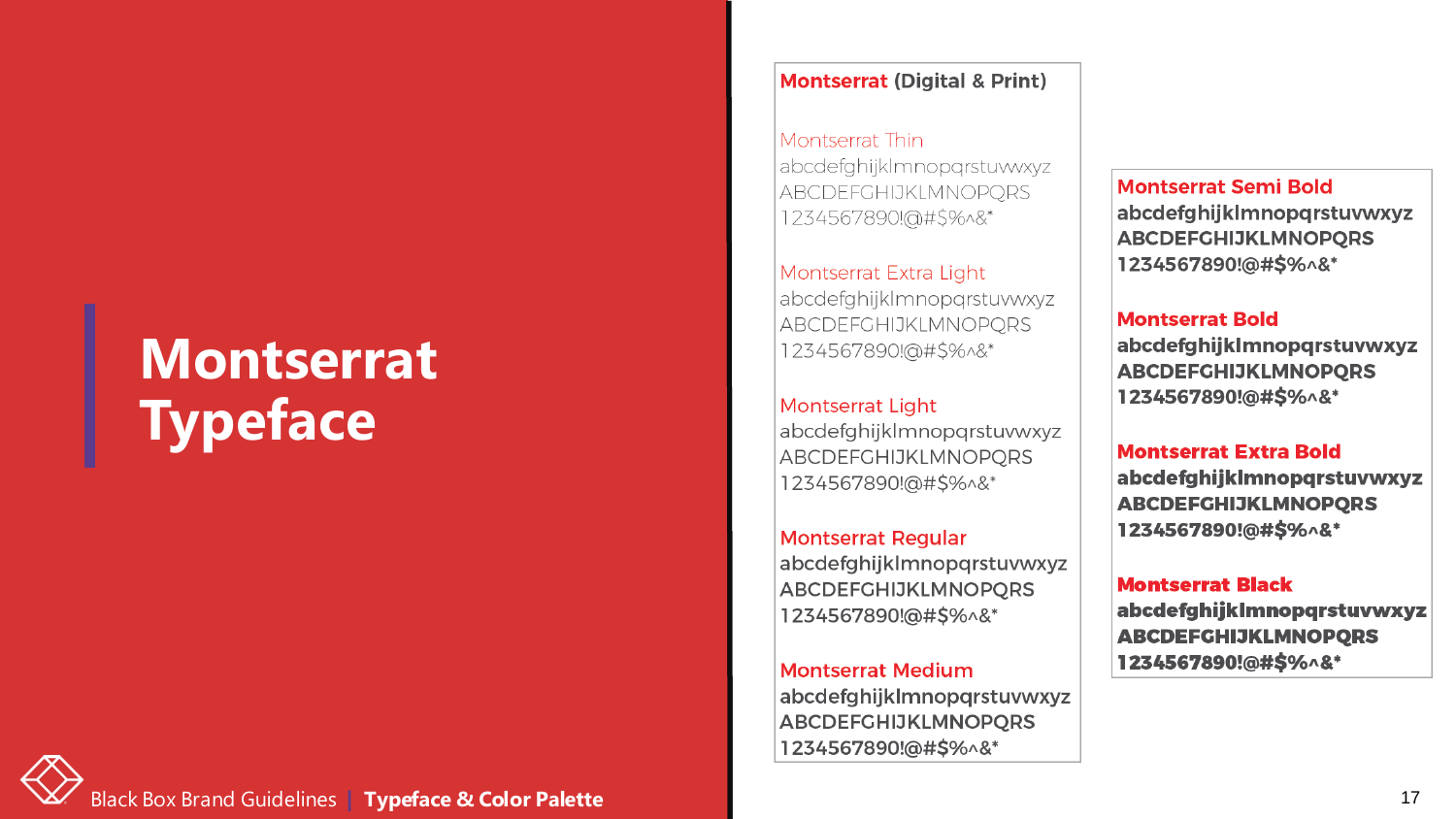## **Typeface Specifications**

We have chosen the Montserrat font family (shown on the following page) for both digital and print in all of our marketing materials and related assets.

As Montserrat is not available as a standard font in Microsoft Windows 10, Marketing recommends using Gadugi as the standard font in emails and other routine business communications when Montserrat is not available.

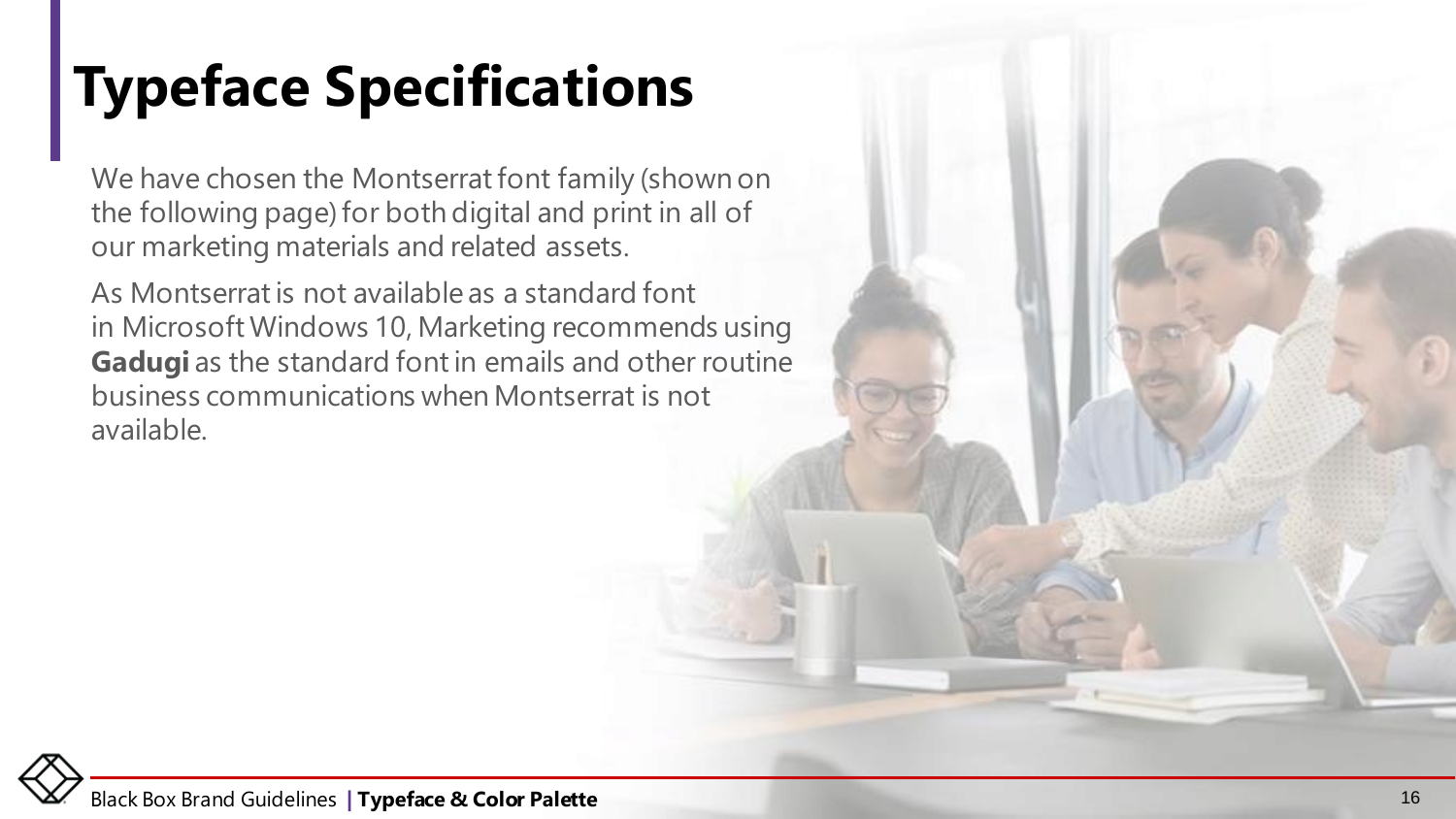# **Primary Colors**

Our color palette consists of a wide range of primary & secondary colors to enable designers to create vibrant, engaging layouts for print and digital communications.

| CMYK 0/99/97/0<br>RGB 232/17/35<br><b>HEX#E81123</b><br>Pantone 185 C | CMYK 0/0/0/100<br><b>RGB 0/0/0</b><br><b>HEX#000000</b><br>Pantone Black C |
|-----------------------------------------------------------------------|----------------------------------------------------------------------------|
| <b>RED</b>                                                            | <b>BLACK</b>                                                               |
| 80%                                                                   | 80%                                                                        |
| 70%                                                                   | 70%                                                                        |
| 60%                                                                   | 60%                                                                        |
| 50%                                                                   | 50%                                                                        |
| 40%                                                                   | 30%                                                                        |
| 30%                                                                   | 20%                                                                        |
| 20%                                                                   | 15%                                                                        |

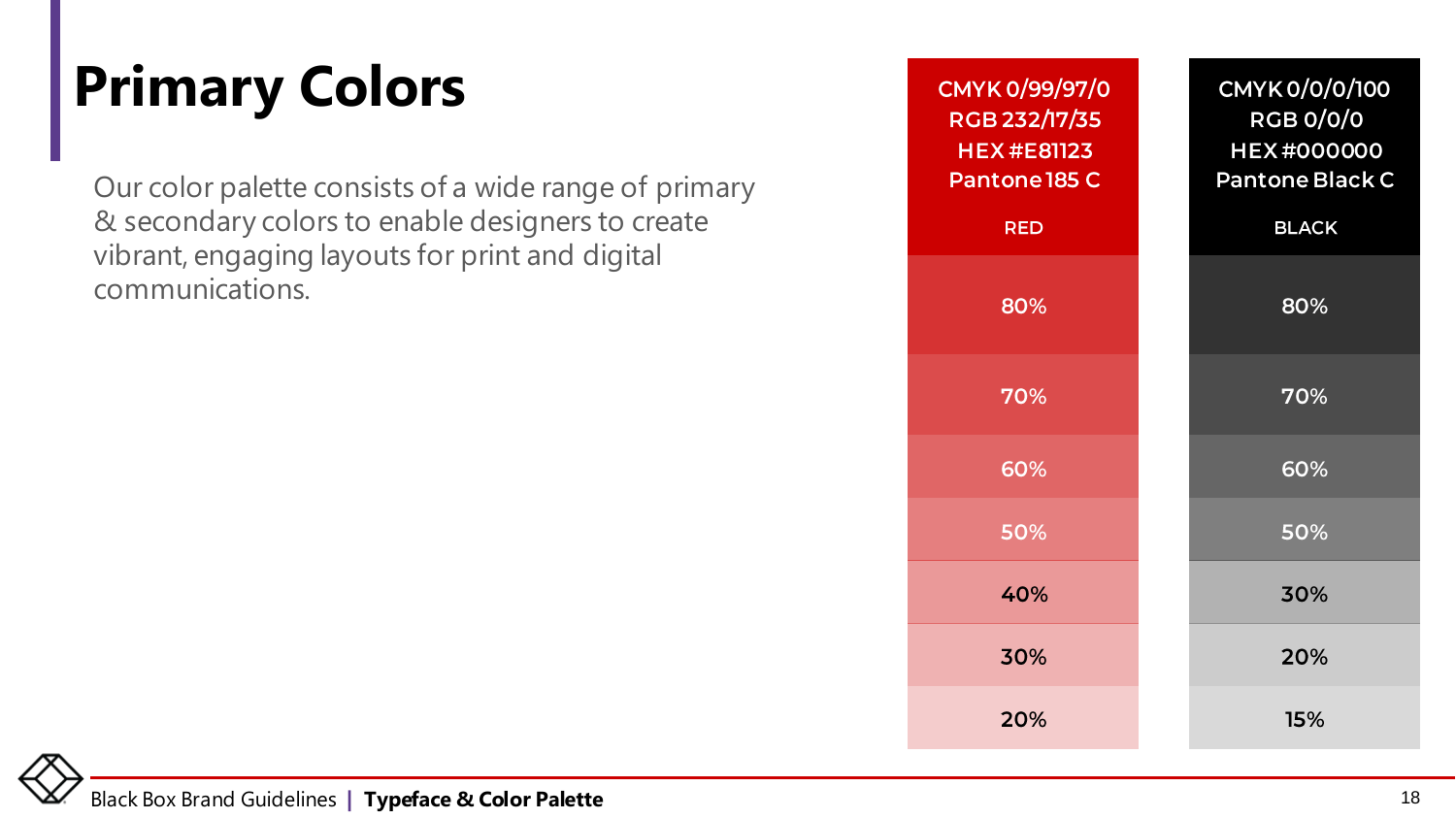### **Secondary Colors**

To enhance the visual appeal of print and digital communications, we have an array of secondary colors. These colors can be used to create tables, captions and design elements such as lines and shapes.